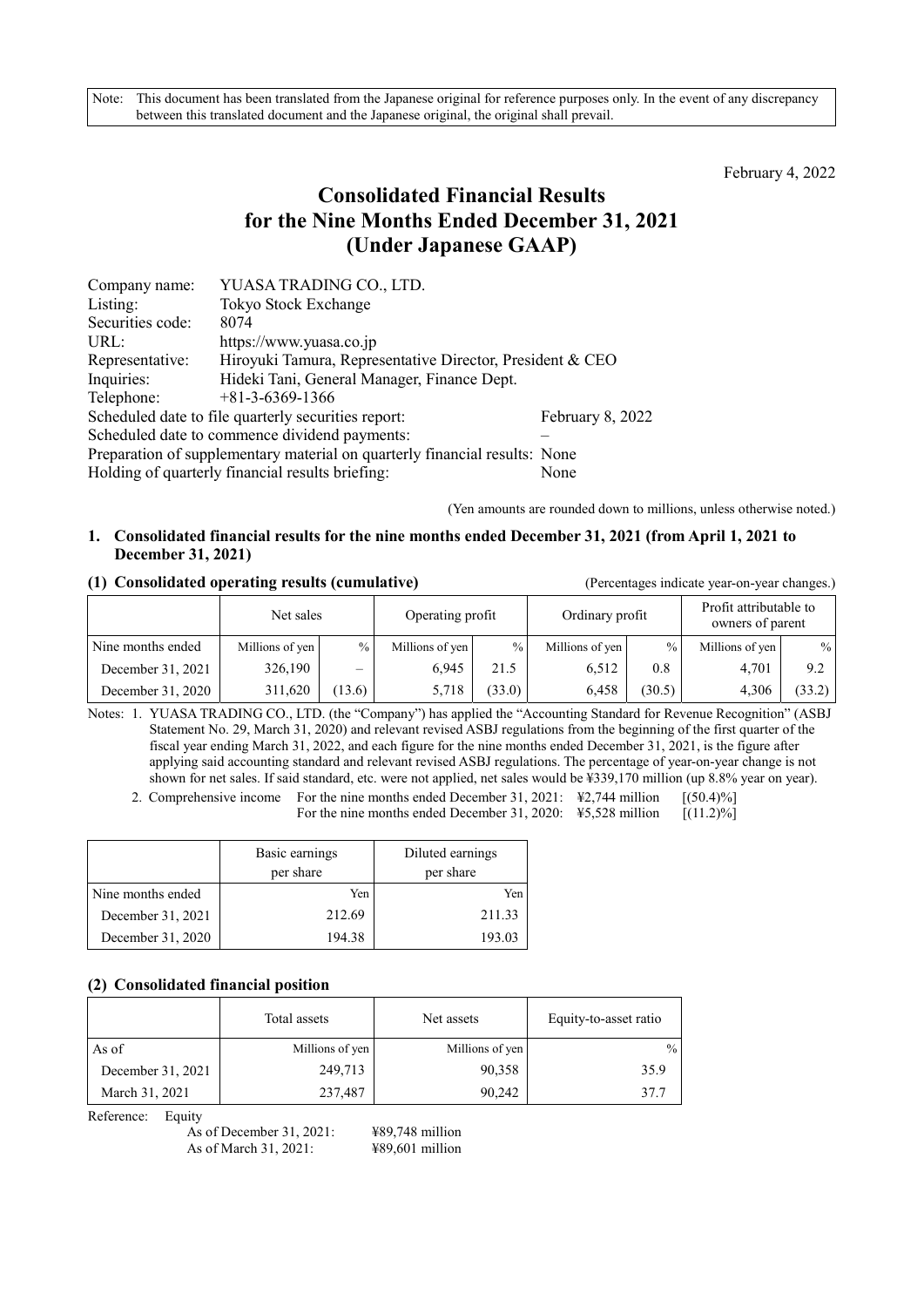# **2. Cash dividends**

|                                                    | Annual dividends per share |                    |                 |       |        |  |  |  |
|----------------------------------------------------|----------------------------|--------------------|-----------------|-------|--------|--|--|--|
|                                                    | First quarter-end          | Second quarter-end | Fiscal year-end | Total |        |  |  |  |
|                                                    | Yen                        | Yen                | Yen             | Yen   | Yen    |  |  |  |
| Fiscal year ended<br>March 31, 2021                |                            | 30.00              |                 | 70.00 | 100.00 |  |  |  |
| Fiscal year ending<br>March 31, 2022               | –                          | 49.00              | –               |       |        |  |  |  |
| Fiscal year ending<br>March 31, 2022<br>(Forecast) |                            |                    |                 | 74.00 | 123.00 |  |  |  |

Note: Revisions to the forecast of cash dividends most recently announced: None

# **3. Consolidated earnings forecasts for the fiscal year ending March 31, 2022 (from April 1, 2021 to March 31, 2022)**

(Percentages indicate year-on-year changes.)

|           | Net sales       |                          |                   | Ordinary profit<br>Operating profit |                   |      | Profit attributable to<br>owners of parent |      | Basic earnings<br>per share |
|-----------|-----------------|--------------------------|-------------------|-------------------------------------|-------------------|------|--------------------------------------------|------|-----------------------------|
|           | Millions of yen |                          | % Millions of yen |                                     | % Millions of yen |      | % Millions of yen                          | $\%$ | Yen l                       |
| Full year | 471,000         | $\overline{\phantom{0}}$ | 1.700             | 30.2                                | 11.300            | 12.9 | 7.600                                      | 9.7  | 343.83                      |

Notes: 1. Revisions to the earnings forecasts most recently announced: None

2. The Company has applied the "Accounting Standard for Revenue Recognition" (ASBJ Statement No. 29, March 31, 2020) and relevant revised ASBJ regulations from the beginning of the first quarter of the fiscal year ending March 31, 2022, and the consolidated earnings forecasts above are based on the figures after applying said accounting standard and relevant revised ASBJ regulations. The percentage of year-on-year change is not shown for net sales. If said standard, etc. were not applied, net sales would be ¥492,000 million for the full year (up 13.8% year on year).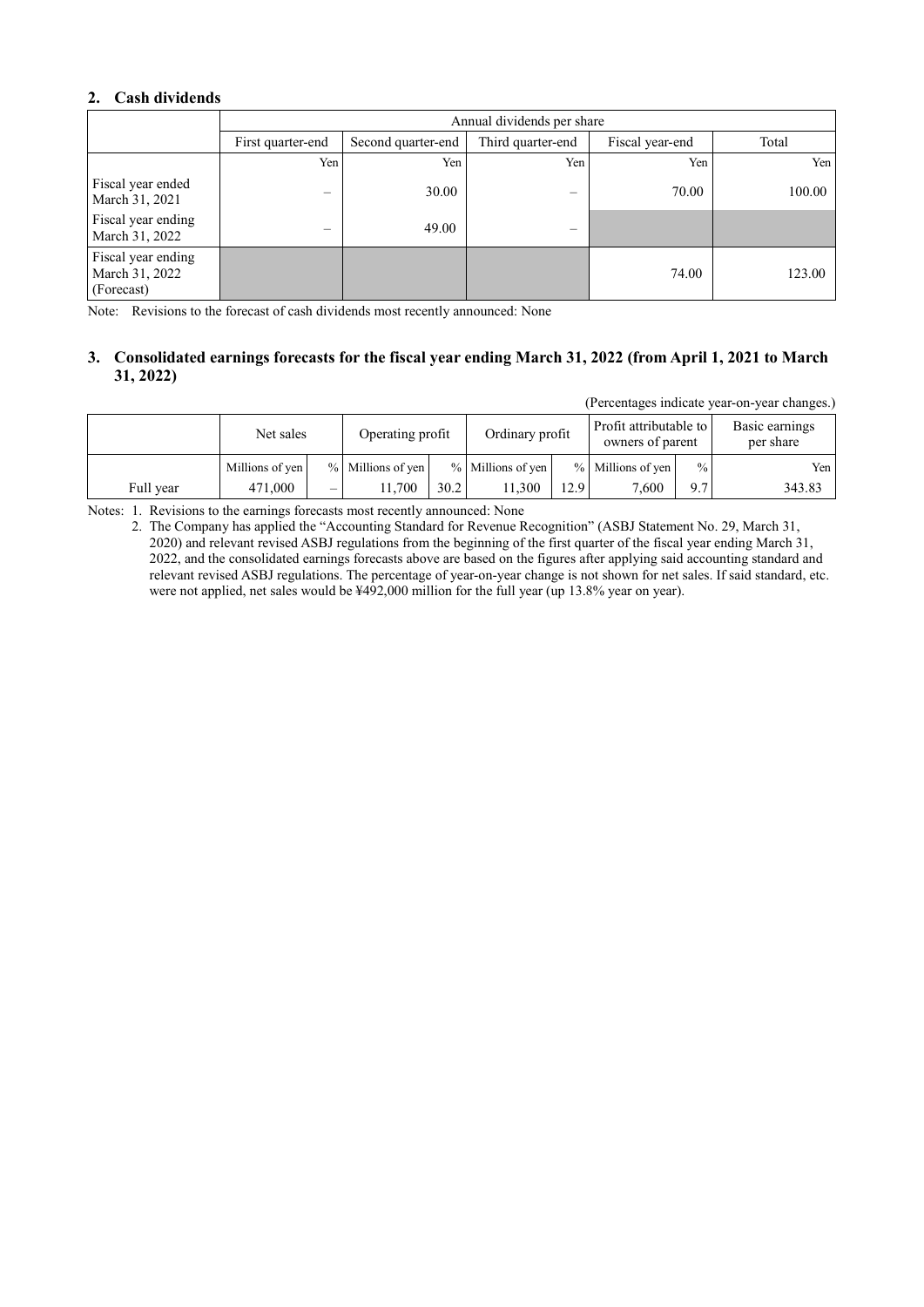#### **\* Notes**

- (1) Changes in significant subsidiaries during the period (changes in specified subsidiaries resulting in the change in scope of consolidation): None
- (2) Adoption of accounting treatment specific to the preparation of quarterly consolidated financial statements: None
- (3) Changes in accounting policies, changes in accounting estimates, and restatement
	- (i) Changes in accounting policies due to revisions to accounting standards and other regulations: Yes
	- (ii) Changes in accounting policies due to other reasons: None
	- (iii) Changes in accounting estimates: None
	- (iv) Restatement: None
- (4) Number of issued shares (common shares)
	- (i) Total number of issued shares at the end of the period (including treasury shares)

| As of December 31, 2021 | 23,155,882 shares |
|-------------------------|-------------------|
| As of March $31,2021$   | 23,155,882 shares |

- (ii) Number of treasury shares at the end of the period As of December 31, 2021 1,048,789 shares
- $\vert$  As of March 31, 2021 1,071,190 shares (iii) Average number of shares outstanding during the period (cumulative from the beginning of the fiscal
- year)

| Nine months ended December 31, 2021 | 22,105,008 shares |
|-------------------------------------|-------------------|
| Nine months ended December 31, 2020 | 22,157,340 shares |

Note: The shares of the Company held by the "Board Incentive Plan (BIP) Trust" are included in the number of treasury shares at the end of the period (188,917 shares as of December 31, 2021 and 196,129 shares as of March 31, 2021). Also, the shares of the Company held by the "Board Incentive Plan (BIP) Trust" are included in treasury shares that are deducted for calculation of the average number of shares outstanding during the period (cumulative from the beginning of the fiscal year) (191,321 shares for the nine months ended December 31, 2021 and 129,455 shares for the nine months ended December 31, 2020).

- \* Quarterly financial results reports are exempt from quarterly review conducted by certified public accountants or an audit corporation.
- \* Proper use of earnings forecasts, and other special matters

(Caution regarding forward-looking statements)

The forward-looking statements, including earnings forecasts, contained in this document are based on information currently available to the Company and on certain assumptions deemed to be reasonable. These statements do not purport that the Company pledges to realize such statements. Actual business and other results may differ substantially due to various factors. For the suppositions that form the assumptions for earnings forecasts and cautions concerning the use thereof, please refer to "1. Qualitative Information Regarding Results for the First Nine Months, (3) Explanation of consolidated earnings forecasts and other forward-looking statements" on page 5 of the attached material.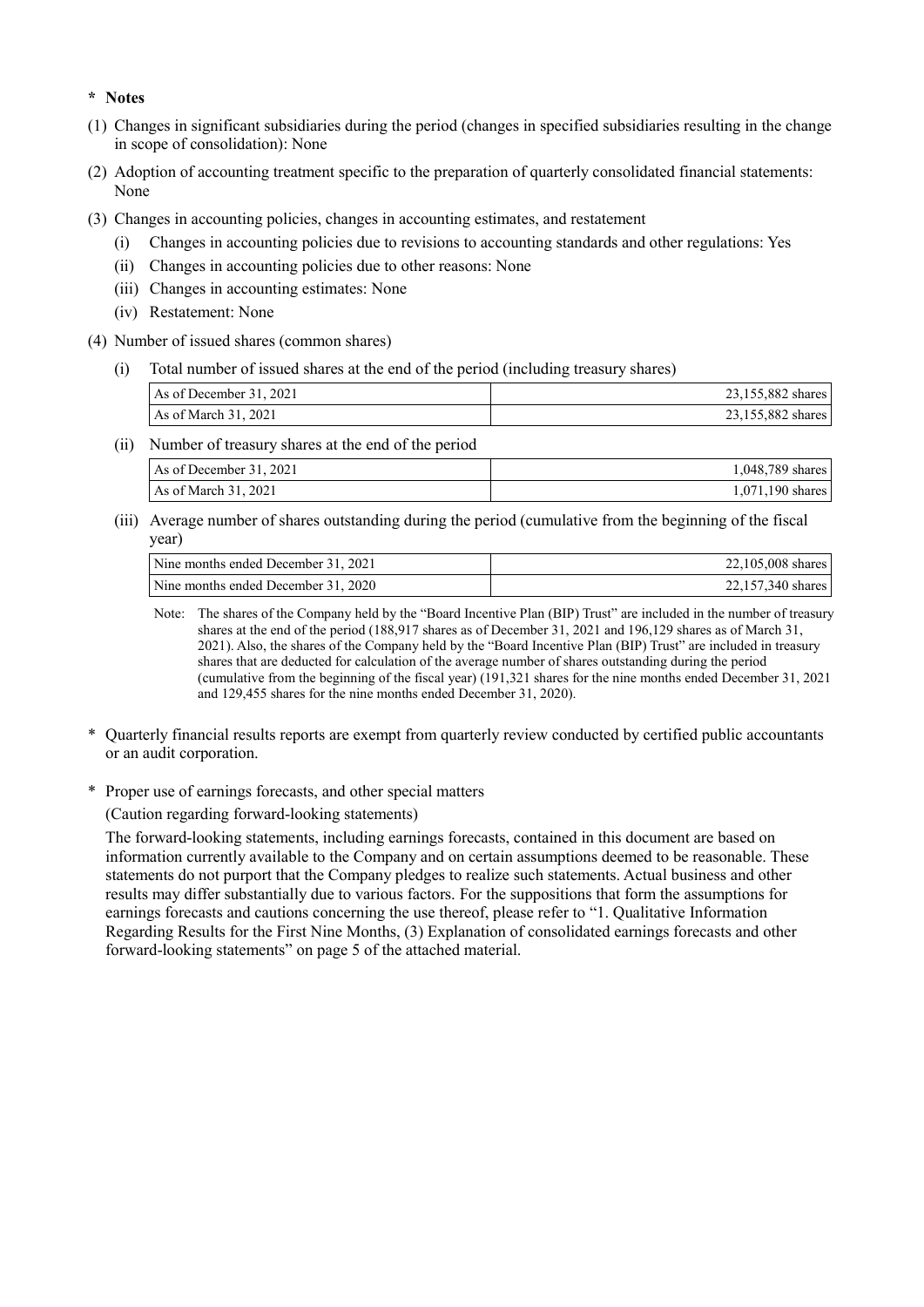# **Attached Materials**

| 1.  |     |  |
|-----|-----|--|
| (1) |     |  |
| (2) |     |  |
|     | (3) |  |
| 2.  |     |  |
| (1) |     |  |
| (2) |     |  |
|     |     |  |
|     |     |  |
|     | (3) |  |
|     |     |  |
|     |     |  |
|     |     |  |
|     |     |  |
|     |     |  |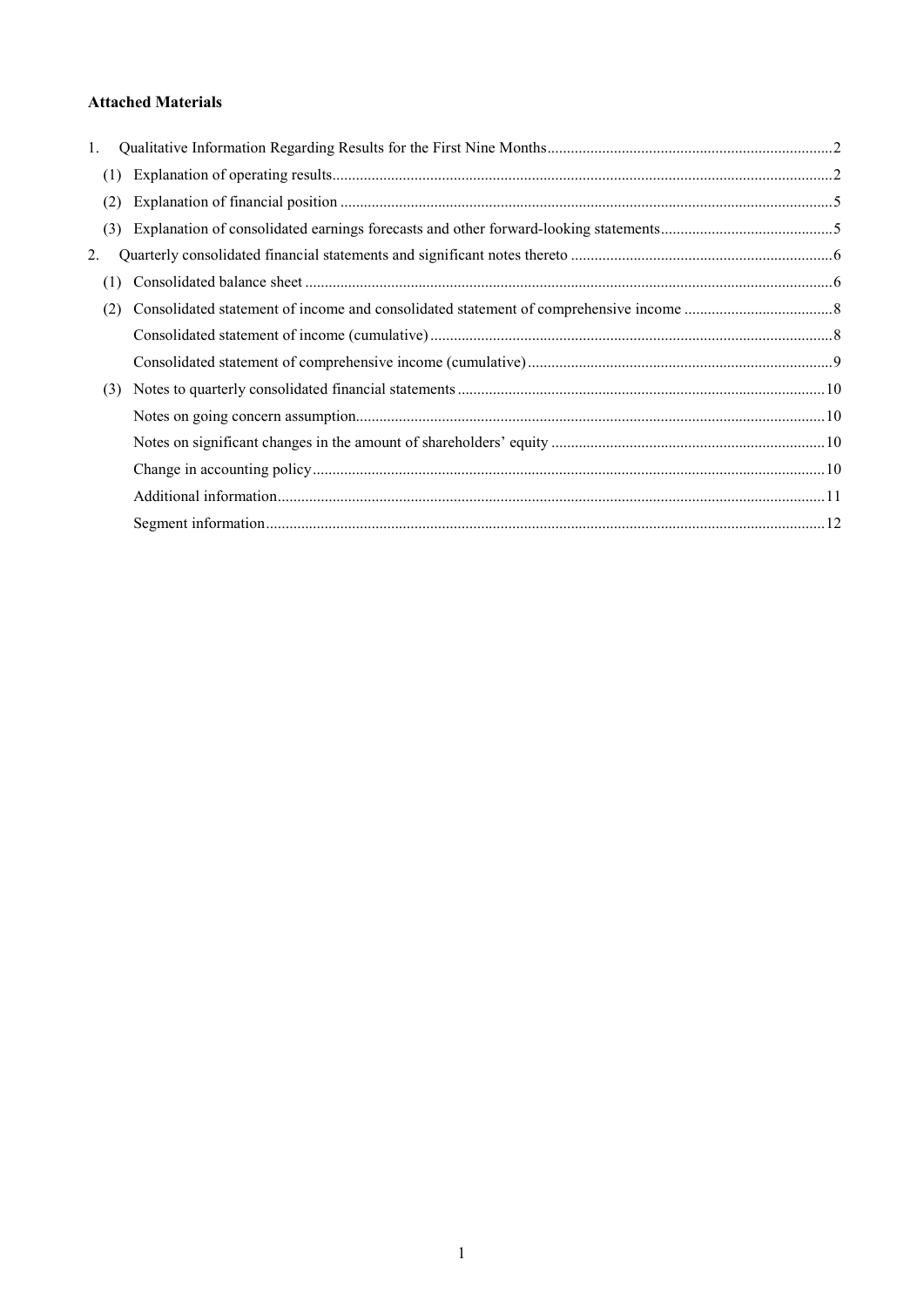# **1. Qualitative Information Regarding Results for the First Nine Months (1) Explanation of operating results**

The Company has applied the "Accounting Standard for Revenue Recognition" (ASBJ Statement No. 29, March 31, 2020) and relevant revised ASBJ regulations from the beginning of the first quarter of the fiscal year ending March 31, 2022. Therefore, the following explanation of the operating results shows the actual values of the net sales for the same quarter during the previous fiscal year, which do not retroactively apply the "Accounting Standard for Revenue Recognition," without showing the net sales compared to the same quarter during the previous fiscal year  $(\% )$ .

For details, please refer to "Change in accounting policy" of "(3) Notes to quarterly consolidated financial statements" in "2. Quarterly consolidated financial statements and significant notes thereto."

While there was progress in normalization of economic activities in the Japanese economy during the nine months under review (April 1, 2021 to December 31, 2021), the situation remained uncertain due to the effect of the COVID-19 pandemic and tight global supply and demand for semiconductors.

In the industrial field, although the recovery in demand for capital investment accelerated and the order environment for machine tools, etc. recovered, the shortage of semiconductors and related components had an impact on production activities, mainly in the automobile-related industry. In the housing and construction field, in addition to public works investments, the number of new housing starts, mainly for condominiums, was on a recovery trend.

For overseas economies, although there were some suspensions of plant operations due to supply chain disruptions from the shortage of marine shipping containers in addition to shortages of components and materials, the economic recovery continued mainly in the US. In addition, Southeast Asian countries such as Thailand and Indonesia also had a pick-up in their economies.

Under these circumstances, based on the Group Mid-term Management Plan "Growing Together 2023," aiming to evolve into a "TSUNAGU Service Integrated Shosha Group," we executed various policies under the basic policies of a "growth business strategy," "core business strategy," and "strengthening management foundation" while also strengthening our initiatives on "ESG" and "SDGs."

In the "growth business strategy," we concentrated on the development of new products and services in fields such as climate change, infection countermeasures, labor-saving and automation measures, based on the understanding that growth businesses are businesses that solve social issues. As for "core business strategy," we strengthened and expanded our efforts toward becoming a "TSUNAGU Service Integrated Shosha Group," which enables us to demonstrate our comprehensive strengths in one-stop, while promoting the deep cultivation of our core businesses. At the Kanto Grand Fair held in November 2021, we proposed innovations that resolve various social issues in order to realize a sustainable society throughout the supply chain.

Under "strengthening management foundation," we worked on various measures to strengthen our competitiveness, launching initiatives aimed at transforming into a digital trading company shifting "From Single Item Business to Integrated Product-Service" through the promotion of DX. In October 2021, we established and formulated the "Sustainability Declaration" and "Action Plan" with the aim of promoting the resolution of social issues through our core business, and we established the Sustainability Promotion Committee as an advisory body to the Board of Directors. At the same time, we will express our support for the Task Force on Climate-Related Financial Disclosures (TCFD) and actively contribute to the establishment of a sustainable society.

As a result, consolidated net sales for the nine months under review were ¥326,190 million (¥311,620 million in the same period of the previous fiscal year). Operating profit was ¥6,945 million (up 21.5% year on year), ordinary profit was ¥6,512 million (up 0.8% year on year), and profit attributable to owners of parent was ¥4,701 million (up 9.2% year on year).

Furthermore, net sales show the actual value for the same quarter of the previous fiscal year, which does not retroactively apply the "Accounting Standard for Revenue Recognition."

Results by reportable segment are as follows:

#### <Industrial Equipment & Tools Division>

In the Industrial Equipment & Tools Division, demand for cutting tools, measuring instruments, and control equipment recovered significantly, as production activities continued to be resilient and plant utilization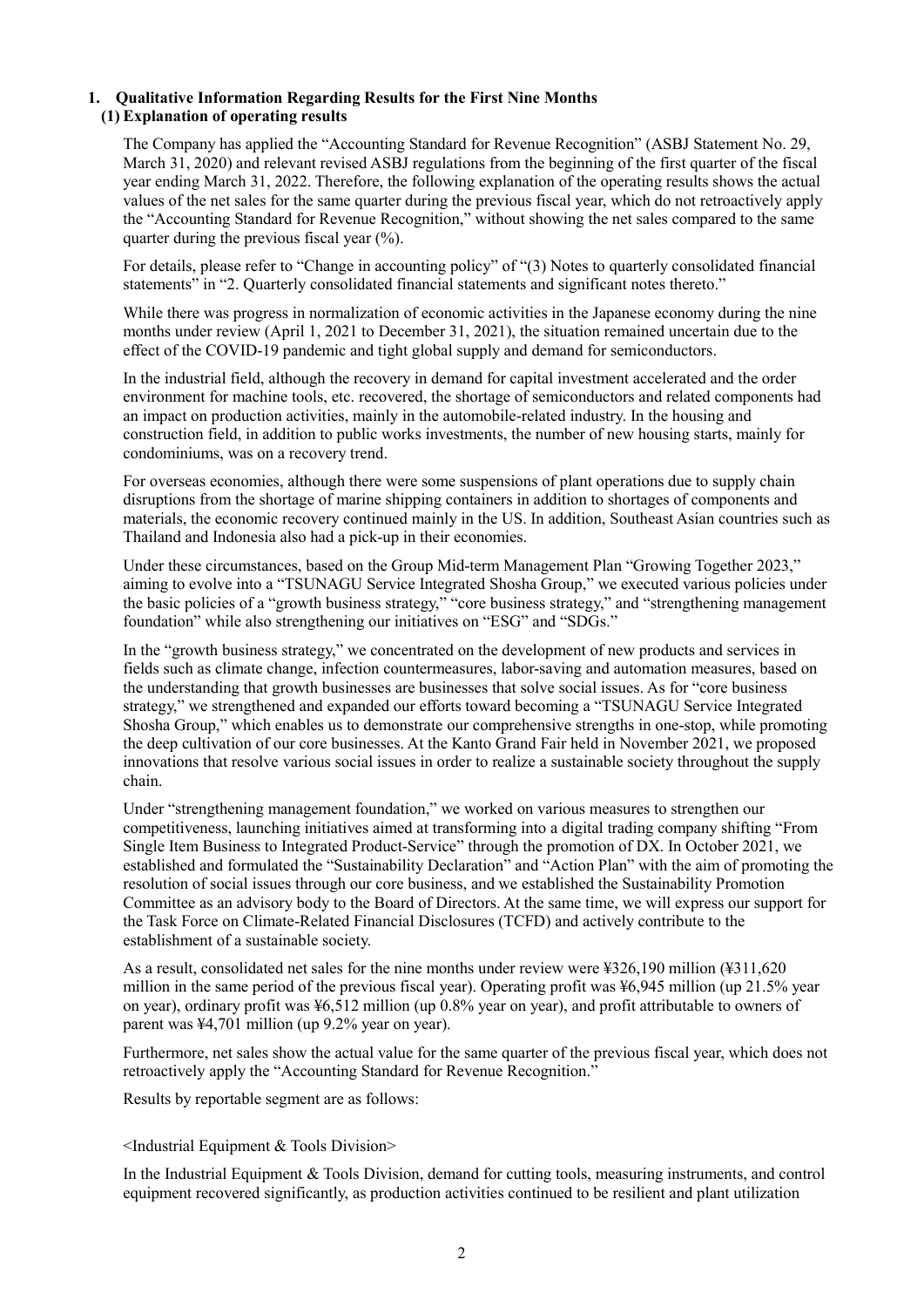remained at high levels despite the impact of the decreased production of automobiles. In addition, demand for logistics and semiconductor-related industries also increased.

Under these circumstances, we have worked to improve our services by expanding products handled and strengthening logistics functions on our e-commerce site "Growing Navi." In addition, as an initiative aimed at carbon neutrality, we proposed energy-saving functions for control-related equipment, such as compressors, and automation and rationalization at production sites, and focused on sales of robot equipment, logistics-related equipment, and machine tool peripherals, resulting in net sales of ¥53,241 million (¥43,136 million in the same quarter of the previous year).

#### <Machine Tools Division>

Regarding the Machine Tools Division, although some plant operations were suspended in Japan due to the impact of the global semiconductor shortage, capital investment demand in the semiconductor-related industry and the automobile-related industry mainly for EVs such as motor parts remained strong, and machine tool orders continued to increase. In addition, demand for automation and labor-saving equipment utilizing various subsidies remained firm. In overseas markets, although restrictions on sales activities continued, demand for capital investment recovered, mainly in Southeast Asia.

Under these circumstances, we proposed the expansion of production facilities and the promotion of cost reduction, such as the robot system "Robo Combo" developed by the Company and the microfine bubble "Bub Power" for coolant equipment, and we supported switching to unmanned and automated systems by users. Overseas, enhanced sales to locally-owned companies such as in China, Thailand and Vietnam resulted in net sales of ¥67,614 million (¥59,471 million in the same quarter of the previous year).

#### <Housing, Air & Fluidic Control Systems Division>

In the Housing, Air & Fluidic Control Systems Division, demand continued to be firm, mainly for housing fixtures. As a countermeasure against infectious diseases, consumer demand for ventilation remained high, and sales of air-conditioning equipment, etc. remained firm, despite the impact of infectious diseases on the supply of some products. In the renewable energy field, demand for peripheral devices such as storage batteries with a view toward carbon neutrality increased. At the same time, housing fixtures, such as water heaters, were affected by delivery delays due to the impact of the component shortage as a result of factors such as the shortage of related components, including semiconductors, and lockdowns in Southeast Asia caused by the spread of COVID-19.

Under these circumstances, as a result of efforts to sell products in the non-residential field such as valves and pumps, system proposals toward carbon neutrality, and strengthen engineering functions, net sales were ¥115,129 million (¥114,071 million in the same quarter of the previous year).

# <Building Supplies & Exterior Division>

For the Building Supplies & Exterior Division, although redevelopment projects were reviewed and construction was delayed due to the impact of COVID-19, there was a gradual pick-up, mainly in landscape exterior products. Investment in public works such as measures to cope with natural disasters and to prevent traffic accidents remained firm, mainly in the Tokyo metropolitan area. Moreover, the need for storage and delivery boxes swelled due to changes in lifestyles, resulting in increased sales.

Under these circumstances, in line with the Fundamental Plan for National Resilience, we expanded sales of resilience products, such as bollards (buffer stops) with flood sensors, water stop plates, and aluminum panel fences that replace concrete walls, which are at risk of tipping over. As a result of these efforts, net sales were ¥33,785 million (¥39,556 million in the same quarter of the previous year).

#### <Construction Machines Division>

For the Construction Machines Division, demand related to disaster recovery work remained firm, and civil engineering products related to public works such as infrastructure development, disaster prevention and mitigation work also remained firm. At the same time, due to construction delays from the impact of the Tokyo Olympic and Paralympic Games, capital investment for rental companies was stagnant temporarily.

Under these circumstances, we expanded the handling of products emphasizing safety measures at construction sites according to the Fundamental Plan for National Resilience and strengthened the sales of compact construction machinery and temporary construction materials, etc. Moreover, as a result of striving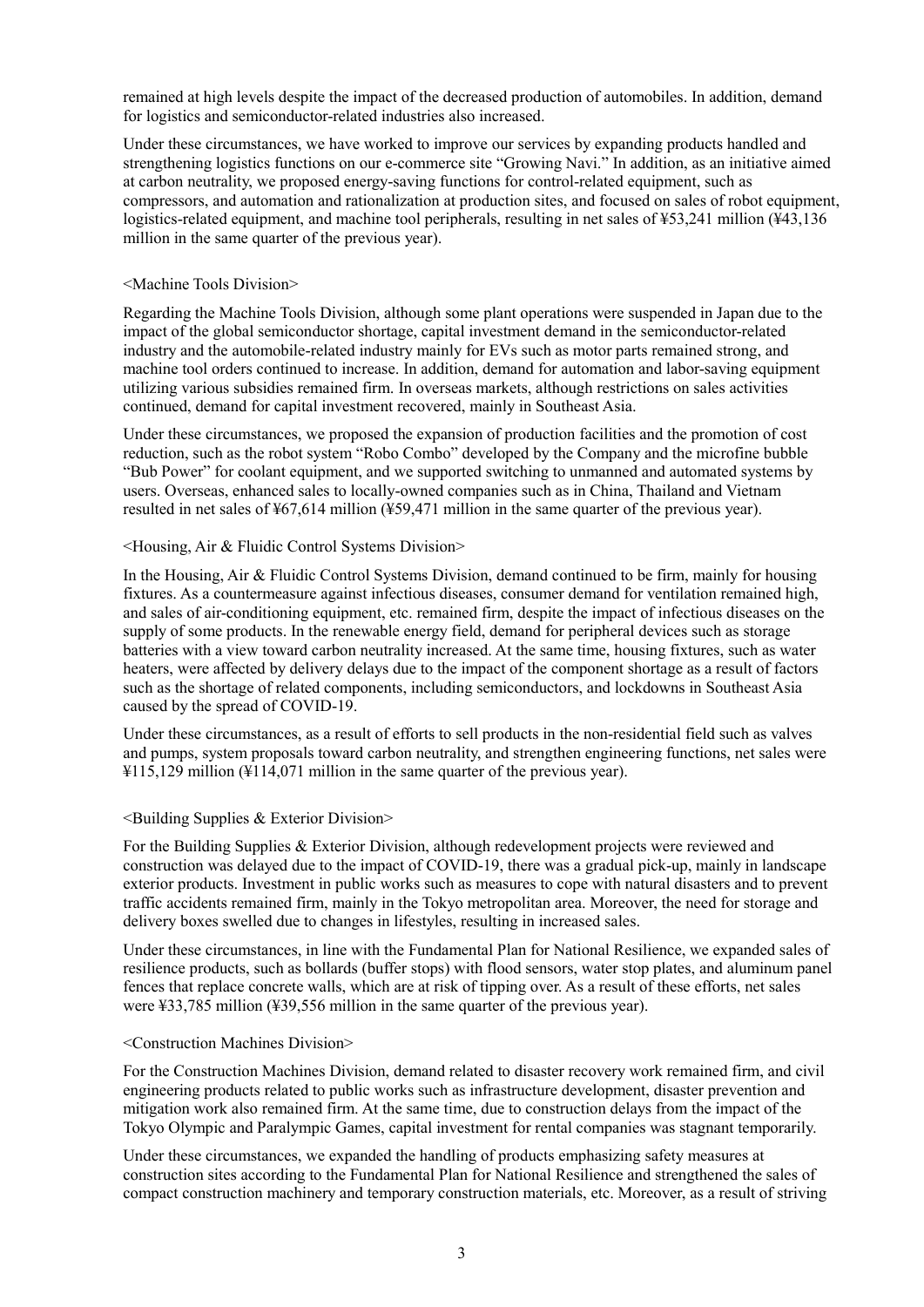to enhance our comprehensive strength through an expansion of the group network while also focusing on expanding sales, such as by handling agricultural machinery in the used construction machinery auction business, net sales were ¥24,868 million (¥27,765 million in the same quarter of the previous fiscal year).

#### <Energy Division>

For the Energy Division, demand for petroleum products continued its recovery trend as economic activity began to normalize. In addition, the prices of petroleum products such as gasoline and diesel fuel remained high.

Under these circumstances, we strived to strengthen car washing, automobile inspection, coating, and other car care services in the gas station business deployed around the Tokai region. Moreover, as a result of strengthening sales of marine fuel in the Keihin area in the wholesale business, net sales were ¥13,768 million (¥10,920 million in the same quarter of the previous fiscal year).

#### <Others>

For Others, in consumer goods business, imports of products were delayed due to supply chain disruptions caused by the spread of COVID-19 in producing countries such as Vietnam, in addition to reactionary decline to "stay-at-home demand" from the previous year, and household appliances experienced a difficult sales environment. At the same time, online sales business performed steadily due to the strengthening of the e-commerce website. For wood products business, while the difficult sales situation continues, such as the impact of lockdowns in producing countries and the so-called lumber crisis spreading to the plywood market due to the shortage of marine shipping containers, we made efforts to secure imported materials as well as also selling domestic wood products.

As a result, net sales of Others were ¥17,782 million (¥16,697 million in the same quarter of the previous fiscal year).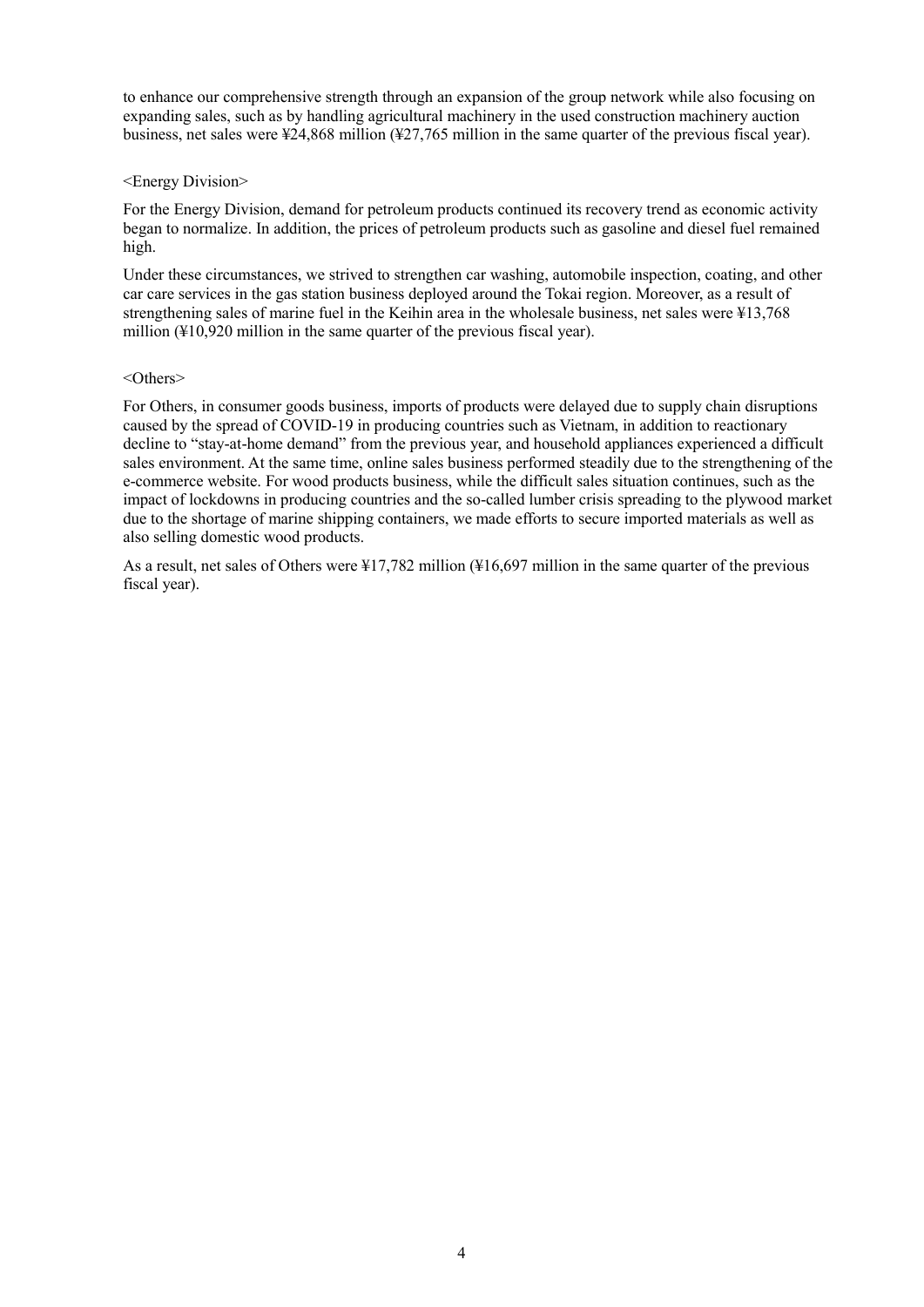#### **(2) Explanation of financial position**

As of December 31, 2021, total assets were ¥249,713 million, an increase of ¥12,226 million from the end of the previous fiscal year. This is because notes and accounts receivable - trade, and contract assets amounted to ¥110,075 million (notes and accounts receivable - trade were ¥107,874 million at the end of the previous fiscal year), and electronically recorded monetary claims - operating and inventories increased by  $\frac{1}{2}$ 5,645 million and ¥5,090 million, respectively.

Total liabilities were ¥159,355 million, an increase of ¥12,110 million from the end of the previous fiscal year. This is due to the fact that electronically recorded obligations - operating increased by ¥12,050 million.

Total net assets were ¥90,358 million, an increase of ¥116 million from the end of the previous fiscal year. This was due to an increase in retained earnings of ¥2,049 million yen as a result of recording quarterly profit attributable to owners of parent, while the valuation difference on available-for-sale securities decreased by ¥1,386 million.

As a result, the equity-to-asset ratio was 35.9% (37.7% at the end of the previous fiscal year).

#### **(3) Explanation of consolidated earnings forecasts and other forward-looking statements**

For full-year financial forecasts for the fiscal year ending March 31, 2022, the earnings forecasts are unchanged from the "Notice Concerning Impairment Loss on Investments Accounted for under the Equity Method and Differences between Earnings Forecasts and Actual Results for the First Six Months of the Fiscal Year Ending March 31, 2022, and Revisions to Full-Year Consolidated Earnings Forecasts" announced on November 9, 2021.

Furthermore, the earnings forecasts were created based on information which is currently available on the day of the announcement, and the actual performance and results may differ from the forecast values and outlook.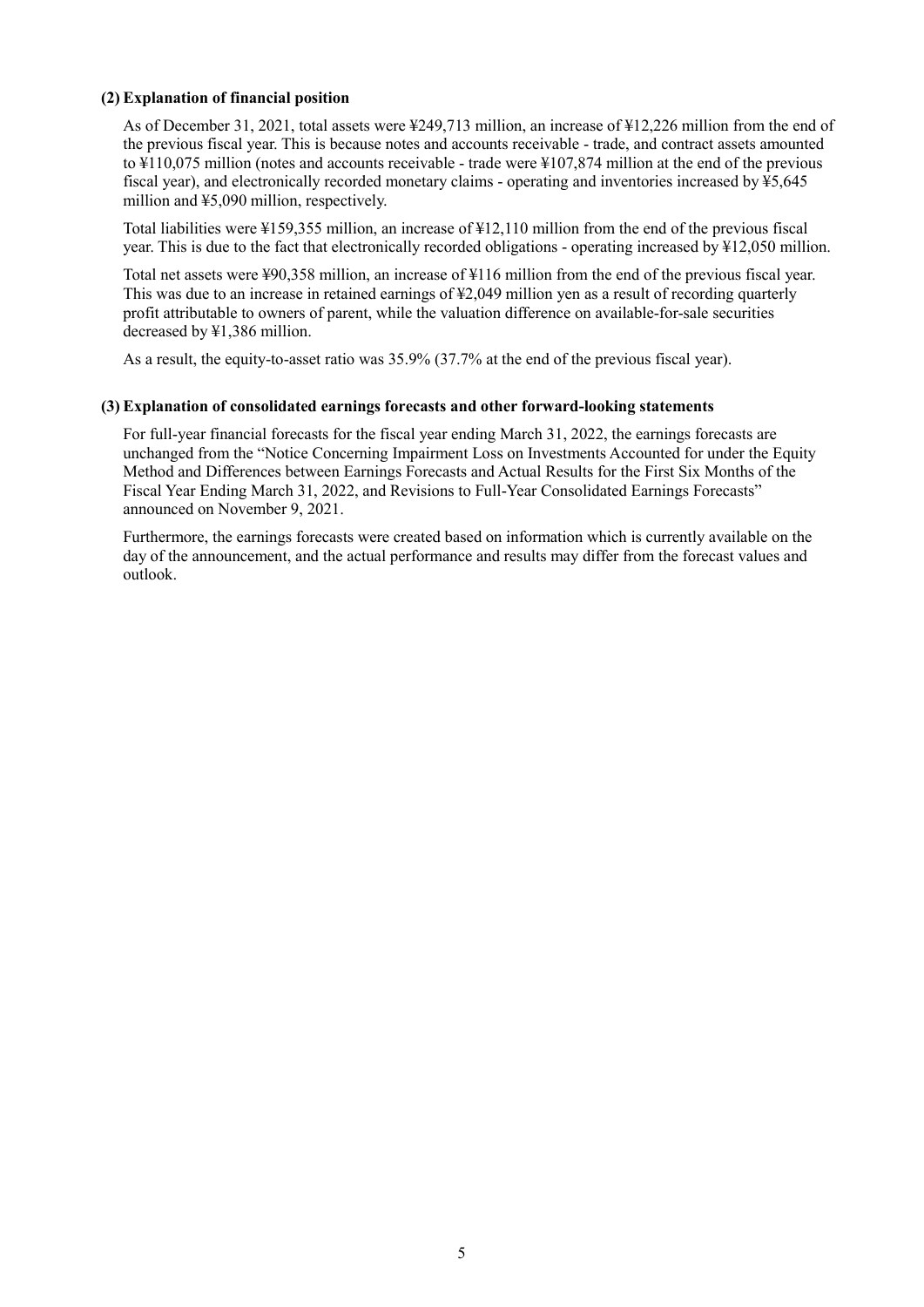# **2. Quarterly consolidated financial statements and significant notes thereto**

**(1) Consolidated balance sheet** 

|                                                               |                      | (Millions of yen)       |
|---------------------------------------------------------------|----------------------|-------------------------|
|                                                               | As of March 31, 2021 | As of December 31, 2021 |
| <b>Assets</b>                                                 |                      |                         |
| Current assets                                                |                      |                         |
| Cash and deposits                                             | 42,567               | 46,637                  |
| Notes and accounts receivable - trade                         | 107,874              |                         |
| Notes and accounts receivable - trade, and contract<br>assets |                      | 110,075                 |
| Electronically recorded monetary claims - operating           | 18,678               | 24,323                  |
| <b>Inventories</b>                                            | 14,574               | 19,665                  |
| Other                                                         | 2,159                | 2,715                   |
| Allowance for doubtful accounts                               | (77)                 | (67)                    |
| Total current assets                                          | 185,777              | 203,350                 |
| Non-current assets                                            |                      |                         |
| Property, plant and equipment                                 | 15,665               | 14,123                  |
| Intangible assets                                             |                      |                         |
| Goodwill                                                      | 2,910                | 2,323                   |
| Other                                                         | 2,237                | 1,882                   |
| Total intangible assets                                       | 5,148                | 4,206                   |
| Investments and other assets                                  |                      |                         |
| Retirement benefit asset                                      | 12,205               | 12,228                  |
| Other                                                         | 19,141               | 16,197                  |
| Allowance for doubtful accounts                               | (449)                | (392)                   |
| Total investments and other assets                            | 30,896               | 28,034                  |
| Total non-current assets                                      | 51,710               | 46,363                  |
| <b>Total assets</b>                                           | 237,487              | 249,713                 |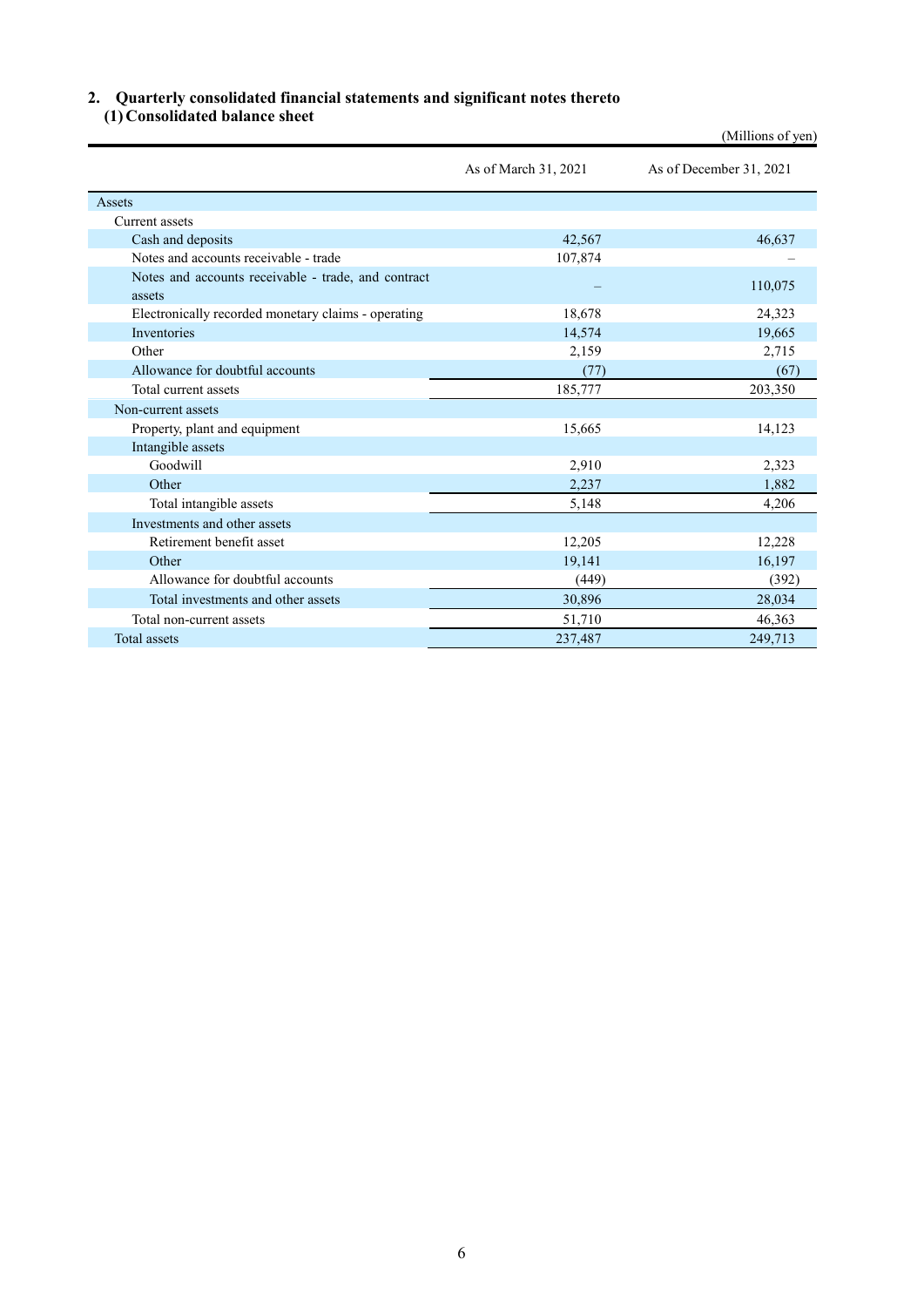|                                                                  | As of March 31, 2021 | As of December 31, 2021 |
|------------------------------------------------------------------|----------------------|-------------------------|
| Liabilities                                                      |                      |                         |
| <b>Current liabilities</b>                                       |                      |                         |
| Notes and accounts payable - trade                               | 90,009               | 90,103                  |
| Electronically recorded obligations - operating                  | 33,945               | 45,995                  |
| Short-term borrowings                                            | 3,744                | 3,136                   |
| Income taxes payable                                             | 995                  | 656                     |
| Provision for bonuses                                            | 2,383                | 1,072                   |
| Provision for bonuses for directors (and other<br>officers)      | 66                   |                         |
| Other                                                            | 6,937                | 9,507                   |
| Total current liabilities                                        | 138,081              | 150,471                 |
| Non-current liabilities                                          |                      |                         |
| Long-term borrowings                                             | 728                  | 597                     |
| Provision for share awards                                       | 139                  | 170                     |
| Provision for share awards for directors (and other<br>officers) | 127                  | 162                     |
| Retirement benefit liability                                     | 947                  | 1,002                   |
| Other                                                            | 7,220                | 6,951                   |
| Total non-current liabilities                                    | 9,163                | 8,884                   |
| <b>Total liabilities</b>                                         | 147,245              | 159,355                 |
| Net assets                                                       |                      |                         |
| Shareholders' equity                                             |                      |                         |
| Share capital                                                    | 20,644               | 20,644                  |
| Capital surplus                                                  | 6,815                | 6,831                   |
| Retained earnings                                                | 54,749               | 56,798                  |
| Treasury shares                                                  | (1,735)              | (1,691)                 |
| Total shareholders' equity                                       | 80,474               | 82,582                  |
| Accumulated other comprehensive income                           |                      |                         |
| Valuation difference on available-for-sale securities            | 4,334                | 2,948                   |
| Deferred gains or losses on hedges                               | 20                   | 8                       |
| Foreign currency translation adjustment                          | (272)                | (92)                    |
| Remeasurements of defined benefit plans                          | 5,044                | 4,302                   |
| Total accumulated other comprehensive income                     | 9,126                | 7,166                   |
| Share acquisition rights                                         | 272                  | 238                     |
| Non-controlling interests                                        | 368                  | 370                     |
| Total net assets                                                 | 90,242               | 90,358                  |
| Total liabilities and net assets                                 | 237,487              | 249,713                 |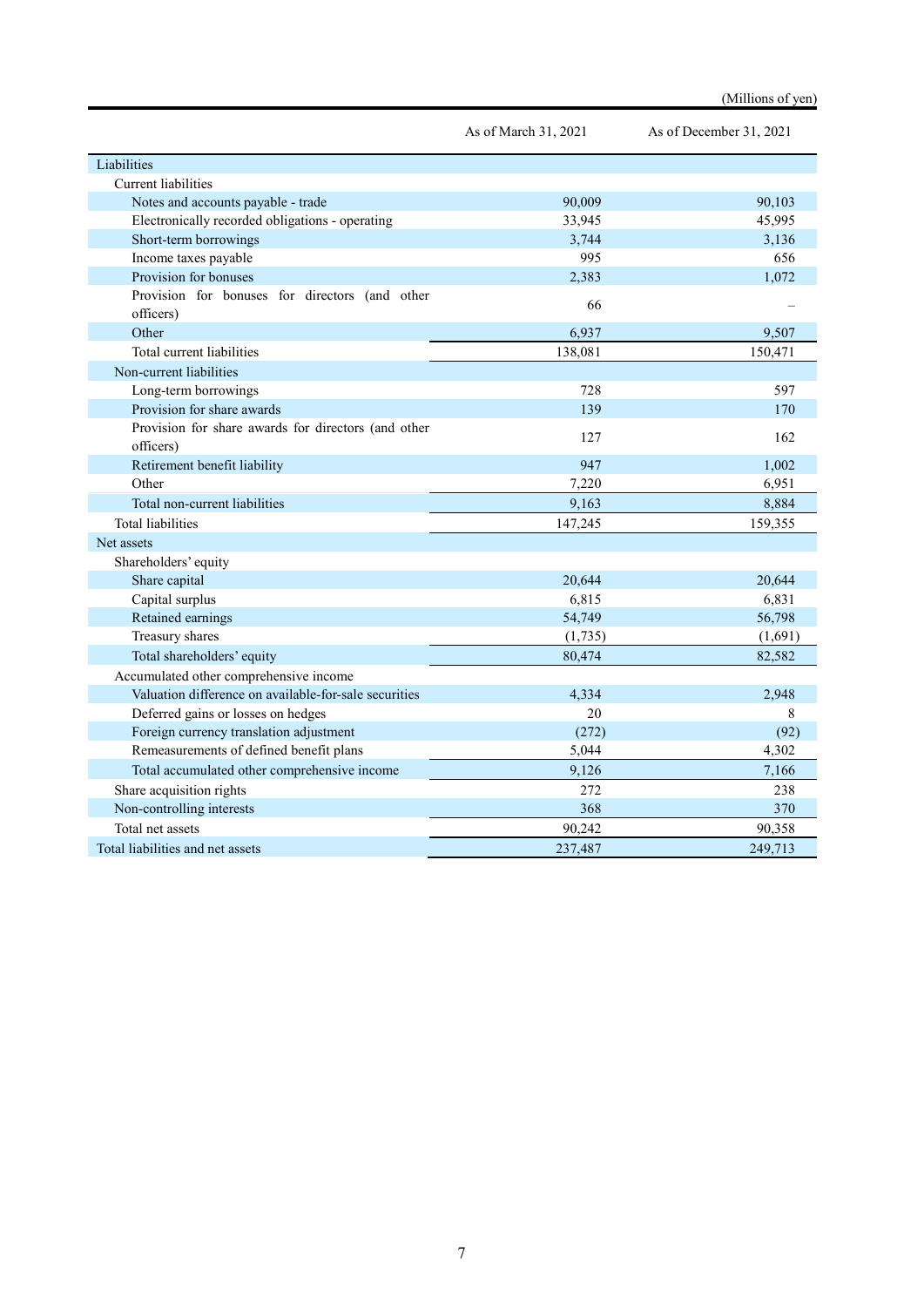#### **(2) Consolidated statement of income and consolidated statement of comprehensive income Consolidated statement of income (cumulative)**

|                                                                |                                        | (Millions of yen)                      |
|----------------------------------------------------------------|----------------------------------------|----------------------------------------|
|                                                                | Nine months ended<br>December 31, 2020 | Nine months ended<br>December 31, 2021 |
| Net sales                                                      | 311,620                                | 326,190                                |
| Cost of sales                                                  | 280,750                                | 292,545                                |
| Gross profit                                                   | 30,869                                 | 33,644                                 |
| Selling, general and administrative expenses                   | 25,151                                 | 26,699                                 |
| Operating profit                                               | 5,718                                  | 6,945                                  |
| Non-operating income                                           |                                        |                                        |
| Interest income                                                | 988                                    | 1,083                                  |
| Dividend income                                                | 208                                    | 213                                    |
| Other                                                          | 414                                    | 375                                    |
| Total non-operating income                                     | 1,611                                  | 1.672                                  |
| Non-operating expenses                                         |                                        |                                        |
| Interest expenses                                              | 672                                    | 662                                    |
| Share of loss of entities accounted for using equity<br>method | 129                                    | 1,411                                  |
| Other                                                          | 68                                     | 31                                     |
| Total non-operating expenses                                   | 870                                    | 2,104                                  |
| Ordinary profit                                                | 6,458                                  | 6,512                                  |
| Extraordinary income                                           |                                        |                                        |
| Gain on sale of non-current assets                             | $\mathbf{0}$                           | 140                                    |
| Gain on sale of investment securities                          | 330                                    | 1,108                                  |
| Gain on extinguishment of tie-in shares                        | 16                                     |                                        |
| Total extraordinary income                                     | 346                                    | 1.248                                  |
| <b>Extraordinary losses</b>                                    |                                        |                                        |
| Loss on sale of non-current assets                             | $\overline{2}$                         |                                        |
| Loss on retirement of non-current assets                       | 22                                     | 30                                     |
| Loss on valuation of investment securities                     |                                        | 3                                      |
| Loss on liquidation of subsidiaries and associates             | $\overline{\phantom{0}}$               | 53                                     |
| Loss on disaster                                               | 10                                     |                                        |
| Loss on COVID-19                                               | 109                                    | 28                                     |
| Total extraordinary losses                                     | 144                                    | 115                                    |
| Profit before income taxes                                     | 6,661                                  | 7,646                                  |
| Income taxes                                                   | 2,362                                  | 2,940                                  |
| Profit                                                         | 4,298                                  | 4,705                                  |
| Profit (loss) attributable to non-controlling interests        | (8)                                    |                                        |
| Profit attributable to owners of parent                        | 4,306                                  | 4,701                                  |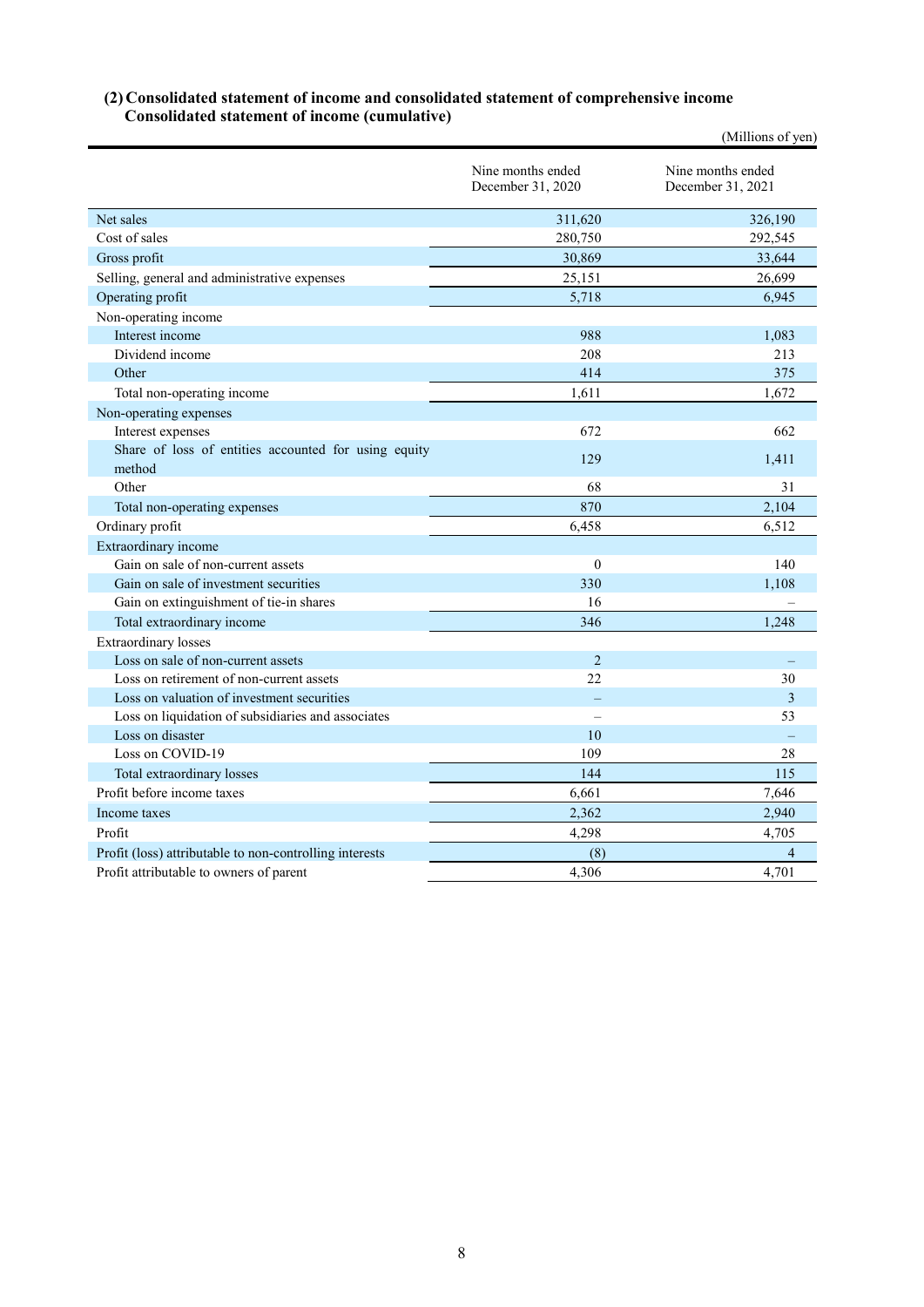# **Consolidated statement of comprehensive income (cumulative)**

|                                                                   |                                        | (Millions of yen)                      |  |  |
|-------------------------------------------------------------------|----------------------------------------|----------------------------------------|--|--|
|                                                                   | Nine months ended<br>December 31, 2020 | Nine months ended<br>December 31, 2021 |  |  |
| Profit                                                            | 4,298                                  | 4,705                                  |  |  |
| Other comprehensive income                                        |                                        |                                        |  |  |
| Valuation difference on available-for-sale securities             | 1,847                                  | (1,386)                                |  |  |
| Deferred gains or losses on hedges                                | 0                                      | (11)                                   |  |  |
| Foreign currency translation adjustment                           | (180)                                  | 179                                    |  |  |
| Remeasurements of defined benefit plans, net of tax               | (436)                                  | (742)                                  |  |  |
| Total other comprehensive income                                  | 1,230                                  | (1,960)                                |  |  |
| Comprehensive income                                              | 5,528                                  | 2,744                                  |  |  |
| Comprehensive income attributable to                              |                                        |                                        |  |  |
| Comprehensive income attributable to owners of parent             | 5,538                                  | 2,741                                  |  |  |
| Comprehensive income attributable to non-controlling<br>interests | (10)                                   | 3                                      |  |  |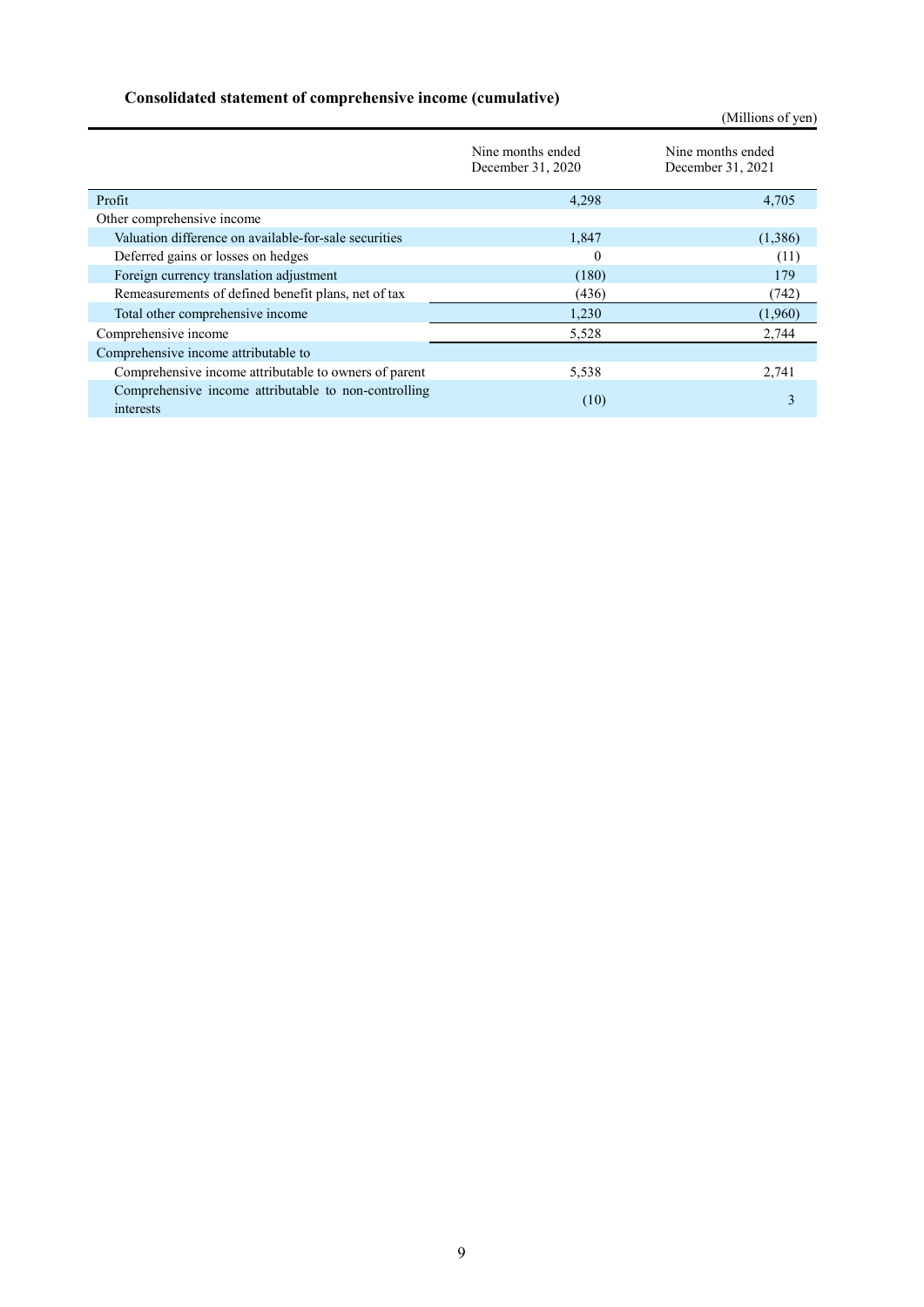## **(3) Notes to quarterly consolidated financial statements**

#### **Notes on going concern assumption**

No item to report.

### **Notes on significant changes in the amount of shareholders' equity**

No item to report.

#### **Change in accounting policy**

Application of Accounting Standard for Revenue Recognition, Etc.

The Company has applied the "Accounting Standard for Revenue Recognition" (ASBJ Statement No. 29, March 31, 2020) and relevant revised ASBJ regulations from the beginning of the first quarter of the fiscal year ending March 31, 2022, and it has recognized revenue at the time the control of promised goods or services is transferred to the customer at the amount expected to be received upon exchange of said goods or services. As a result of this application, for transactions in which the Company's role in the sale to the customer corresponds to that of an agent, the Company has changed its method of recognizing revenue from the total amount of consideration received from the customer, less the amount paid to the supplier of the goods, to a net amount.

In addition, the Company applies the alternative treatment prescribed in paragraph 98 of the "Guidance on Accounting Policies for Revenue Recognition," and recognizes revenue at the time of shipment if the period between the time of shipment and the time of transfer of goods to the customer is a normal period for domestic sales of goods.

The application of the Accounting Standard for Revenue Recognition and relevant revised ASBJ regulations is subject to the transitional treatment provided for in the proviso to paragraph 84 of the Accounting Standard for Revenue Recognition. The cumulative effect of the retrospective application, assuming the new accounting policy had been applied to periods prior to the beginning of the first quarter of the fiscal year ending March 31, 2022 was added to or deducted from the opening balance of retained earnings of the first quarter of the fiscal year ending March 31, 2022, and thus the new accounting policy was applied from such opening balance; however, that the new accounting policy was not retrospectively applied to contracts for which nearly all the revenue amounts had been recognized according to the previous treatment in periods prior to the beginning of the first quarter of the fiscal year ending March 31, 2022, by applying the method provided for in paragraph 86 of the Accounting Standard for Revenue Recognition.

As a result of this change, for the first nine months of the current fiscal year, net sales decreased by ¥12,980 million, cost of sales decreased by ¥12,909 million, while operating profit, ordinary profit and profit before income taxes each decreased by ¥70 million. There is no impact on the balance of retained earnings at the beginning of the current fiscal year.

Due to the application of the Accounting Standard for Revenue Recognition and relevant revised ASBJ regulations, "Notes and accounts receivable - trade" under current assets of the consolidated balance sheet as of the end of the previous fiscal year has been presented in "Notes and accounts receivable - trade, and contract assets" under current assets from the consolidated balance sheet as of the end of the first quarter of the fiscal year ending March 31, 2022. In accordance with the transitional treatment provided for in paragraph 89-2 of the Accounting Standard for Revenue Recognition, figures for the previous fiscal year have not been reclassified in accordance with the new approach to presentation. Furthermore, the information on disaggregation of revenue from contracts with customers during the first nine months of the previous fiscal year has not been disclosed as allowed by the transitional treatment provided for in paragraph 28-15 of the "Accounting Standard for Quarterly Financial Reporting" (ASBJ Statement No. 12, March 31, 2020).

Application of Accounting Standard for Fair Value Measurement and Its Implementation Guidance

The Company has applied the "Accounting Standard for Fair Value Measurement" (ASBJ Statement No. 30, July 4, 2019), etc. from the beginning of the first quarter of the fiscal year ending March 31, 2022, and it has applied new accounting policies stipulated in the "Accounting Standard for Fair Value Measurement," etc. prospectively, in accordance with the transitional treatment provided for in paragraph 19 of the Accounting Standard for Fair Value Measurement and paragraph 44-2 of the "Accounting Standard for Financial Instruments" (ASBJ Statement No. 10, July 4, 2019). This has no effect on the quarterly consolidated financial statements.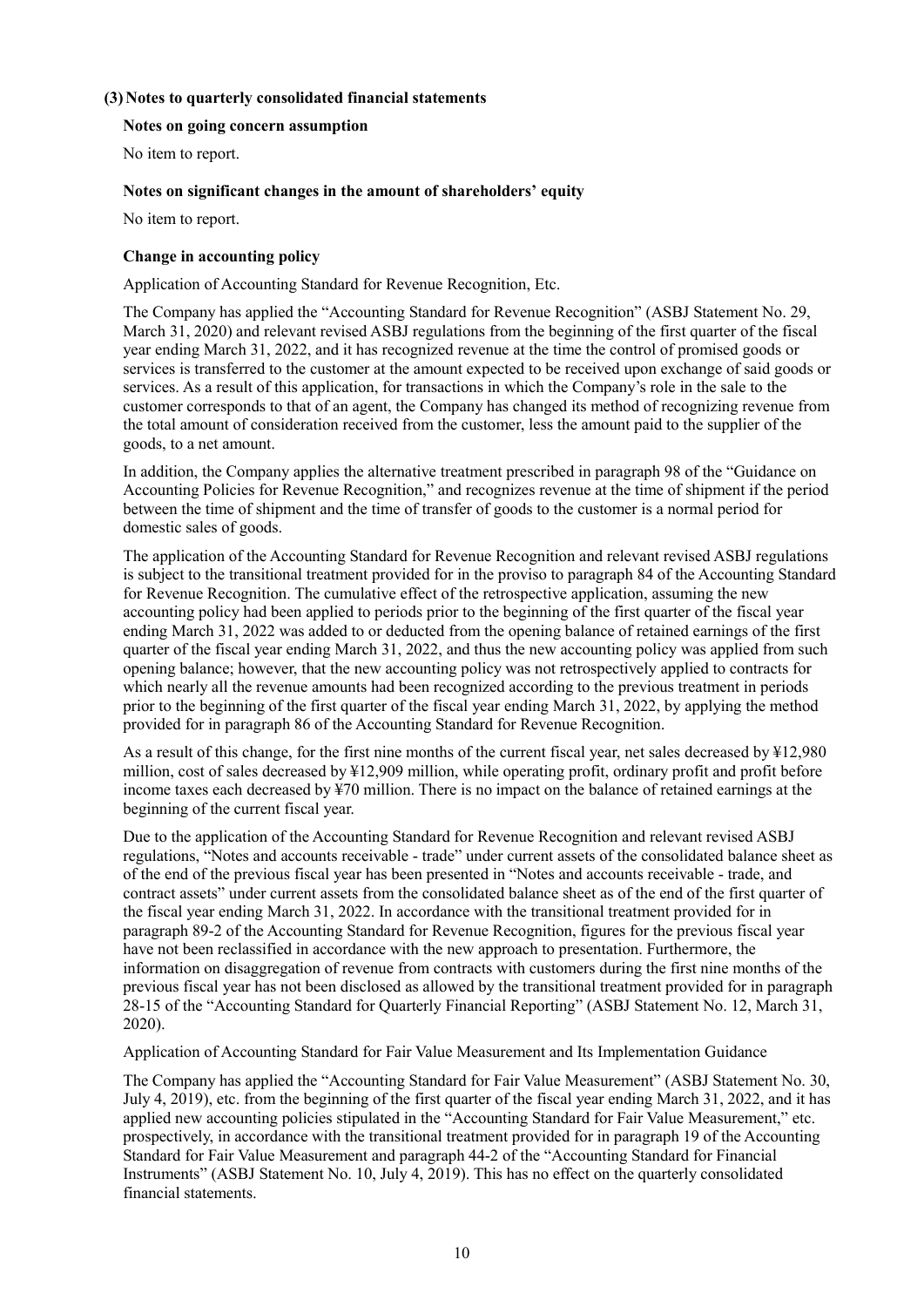#### **Additional information**

Application of Practical Solution on the Treatment of Tax Effect Accounting for the Transition from the Consolidated Taxation System to the Group Tax Sharing System

As for items regarding the transition to the group tax sharing system introduced in the "Act Partially Amending the Income Tax Act" (Act No. 8 of 2020) and items revised on non-consolidated taxation system in connection with the transition to the group tax sharing system, the Company and some consolidated subsidiaries in Japan have not applied the provisions of paragraph 44 of the "Guidance on Accounting Standard for Tax Effect Accounting" (ASBJ Guidance No. 28, February 16, 2018) as allowed by the provisions of paragraph 3 of the "Tax Effect Accounting for the Transition from the Consolidated Taxation System to the Group Tax Sharing System" (ASBJ PITF No. 39, March 31, 2020). Accordingly, amounts of deferred tax assets and deferred tax liabilities are determined in accordance with the provisions of the tax law before revision.

Accounting estimates related to the impact of the spread of COVID-19

Although COVID-19 has had an impact on our business performance, we have determined that it will have no impact on our accounting estimates, such as impairment accounting for non-current assets and the recoverability of deferred tax assets.

Furthermore, we have formulated our business forecast for the current fiscal year based on the assumption that the spread of COVID-19 will not become more severe than it currently is and that it will gradually subside. However, if the impact of COVID-19 becomes even more severe going forward and interferes with the business activities of the Group, it may affect the consolidated financial statements for the following quarter and beyond.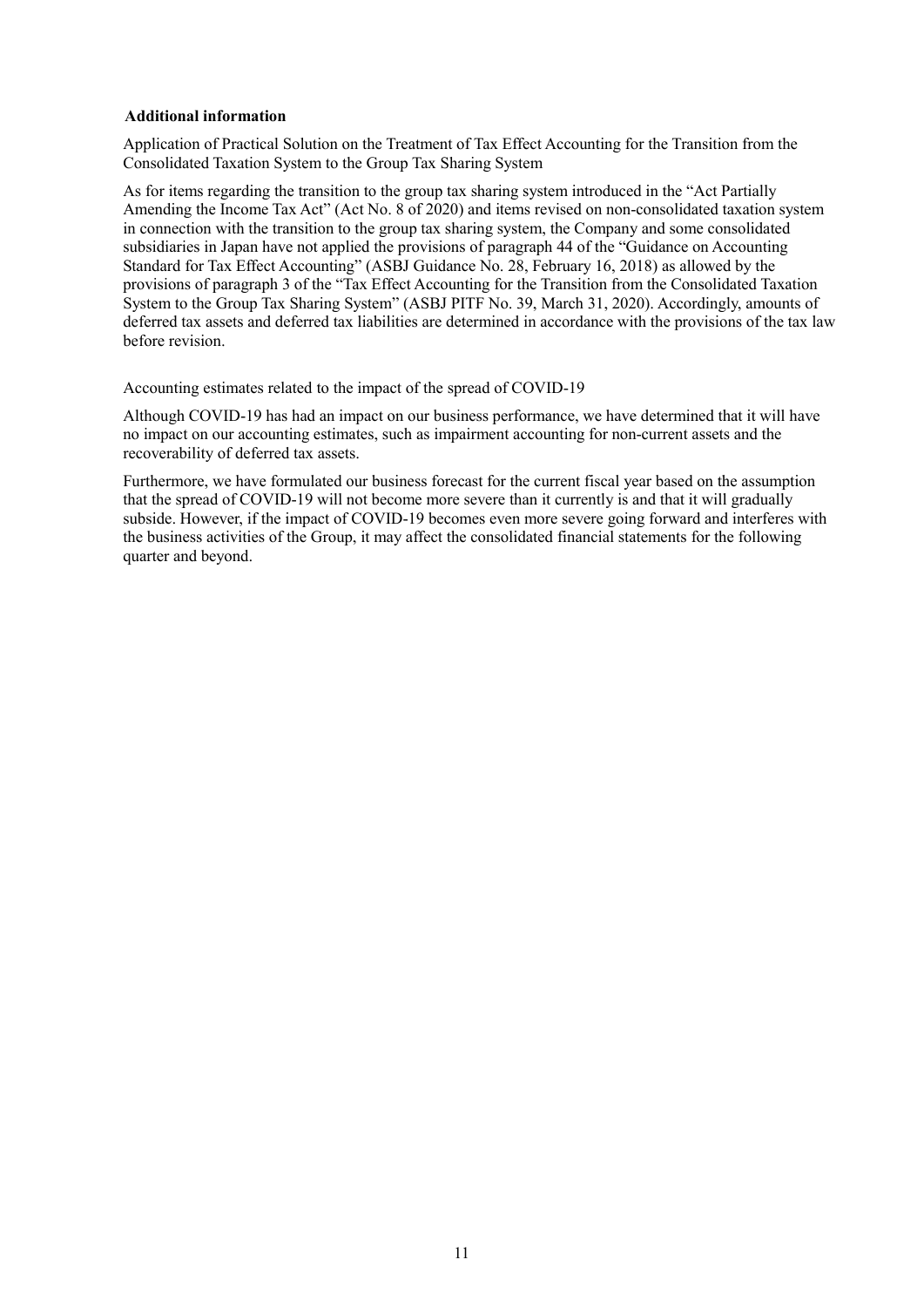#### **Segment information**

I. Nine months ended December 31, 2020 (from April 1, 2020 to December 31, 2020)

| (Millions of yen)                  |                                    |                  |                                                    |                                      |                          |        |         |                    |         |                        |                                                                           |
|------------------------------------|------------------------------------|------------------|----------------------------------------------------|--------------------------------------|--------------------------|--------|---------|--------------------|---------|------------------------|---------------------------------------------------------------------------|
|                                    | Reportable segments                |                  |                                                    |                                      |                          |        |         |                    |         |                        |                                                                           |
|                                    | Industrial<br>Equipment<br>& Tools | Machine<br>Tools | Housing,<br>Air &<br>Fluidic<br>Control<br>Systems | Building<br>Supplies $&$<br>Exterior | Construction<br>Machines | Energy | Total   | Others<br>(Note 1) | Total   | Adjustment<br>(Note 2) | Amount recorded in<br>the consolidated<br>statement of income<br>(Note 3) |
| Net sales                          |                                    |                  |                                                    |                                      |                          |        |         |                    |         |                        |                                                                           |
| Sales to external<br>customers     | 43,136                             | 59,471           | 114,071                                            | 39,556                               | 27,765                   | 10,920 | 294.922 | 16.697             | 311,620 | -                      | 311,620                                                                   |
| Intersegment sales<br>or transfers | 8,614                              | 2,770            | 5,467                                              | 3.499                                | 3,257                    | 25     | 23,634  | 75                 | 23,710  | (23,710)               |                                                                           |
| Total                              | 51,751                             | 62,241           | 119,539                                            | 43,055                               | 31,022                   | 10,946 | 318,556 | 16,773             | 335,330 | (23,710)               | 311,620                                                                   |
| Segment profit                     | 667                                | 1,658            | 3,646                                              | 1,144                                | 716                      | 254    | 8,086   | 176                | 8.263   | (2, 545)               | 5,718                                                                     |

1. Information on the amount of net sales and profit/loss for each reportable segment

Notes: 1. The classification "Others" is a segment of business not included in the reportable segments and includes businesses selling lifestyle-related products and wood products.

 2. The adjustment of the segment profit of negative ¥2,545 million represents mainly costs related to the administration division of the Company that has not been attributed to a reportable segment.

3. Segment profit is adjusted to operating profit as recorded on the consolidated statement of income.

2. Information on impairment losses on non-current assets, goodwill, etc. for each reportable segment

(Significant fluctuation in the amount of goodwill)

In the Industrial Equipment & Tools Division, two new subsidiaries have been included in the scope of consolidation from the current third quarter consolidated accounting period as a result of the acquisition of shares. The amount of increase in goodwill due to this event was ¥679 million in the nine months under review (April 1, 2021 to December 31, 2021).

In the Construction Machines Division, two new subsidiaries have been included in the scope of consolidation from the current third quarter consolidated accounting period as a result of the acquisition of shares. The amount of increase in goodwill due to this event was ¥21 million yen in the nine months under review (April 1, 2021 to December 31, 2021).

(Millions of yen)

II. Nine months ended December 31, 2021 (from April 1, 2021 to December 31, 2021)

1. Information on the amount of net sales and profit/loss for each reportable segment

|                                    | Reportable segments                |                  |                                                    |                                    |                          |        |         |                    |         |                        |                                                                           |
|------------------------------------|------------------------------------|------------------|----------------------------------------------------|------------------------------------|--------------------------|--------|---------|--------------------|---------|------------------------|---------------------------------------------------------------------------|
|                                    | Industrial<br>Equipment<br>& Tools | Machine<br>Tools | Housing,<br>Air &<br>Fluidic<br>Control<br>Systems | Building<br>Supplies &<br>Exterior | Construction<br>Machines | Energy | Total   | Others<br>(Note 1) | Total   | Adjustment<br>(Note 2) | Amount recorded in<br>the consolidated<br>statement of income<br>(Note 3) |
| Net sales                          |                                    |                  |                                                    |                                    |                          |        |         |                    |         |                        |                                                                           |
| Sales to external<br>customers     | 53,241                             | 67,614           | 115,129                                            | 33,785                             | 24,868                   | 13,768 | 308,407 | 17,782             | 326,190 |                        | 326,190                                                                   |
| Intersegment sales<br>or transfers | 9,502                              | 3,026            | 6,053                                              | 3.230                              | 3.208                    | 22     | 25,043  | 490                | 25,534  | (25, 534)              | $\overline{\phantom{a}}$                                                  |
| Total                              | 62,743                             | 70.640           | 121,183                                            | 37,015                             | 28,077                   | 13,790 | 333,451 | 18,273             | 351,724 | (25, 534)              | 326,190                                                                   |
| Segment profit                     | 1,212                              | 2,437            | 3,393                                              | 1,188                              | 613                      | 192    | 9,038   | 110                | 9,148   | (2,203)                | 6,945                                                                     |

Notes: 1. The classification "Others" is a segment of business not included in the reportable segments and includes businesses selling lifestyle-related products and wood products.

 2. The adjustment of the segment profit of negative ¥2,203 million represents mainly costs related to the administration division of the Company that has not been attributed to a reportable segment.

3. Segment profit is adjusted to operating profit as recorded on the consolidated statement of income.

2. Information on impairment losses on non-current assets, goodwill, etc. for each reportable segment No item to report.